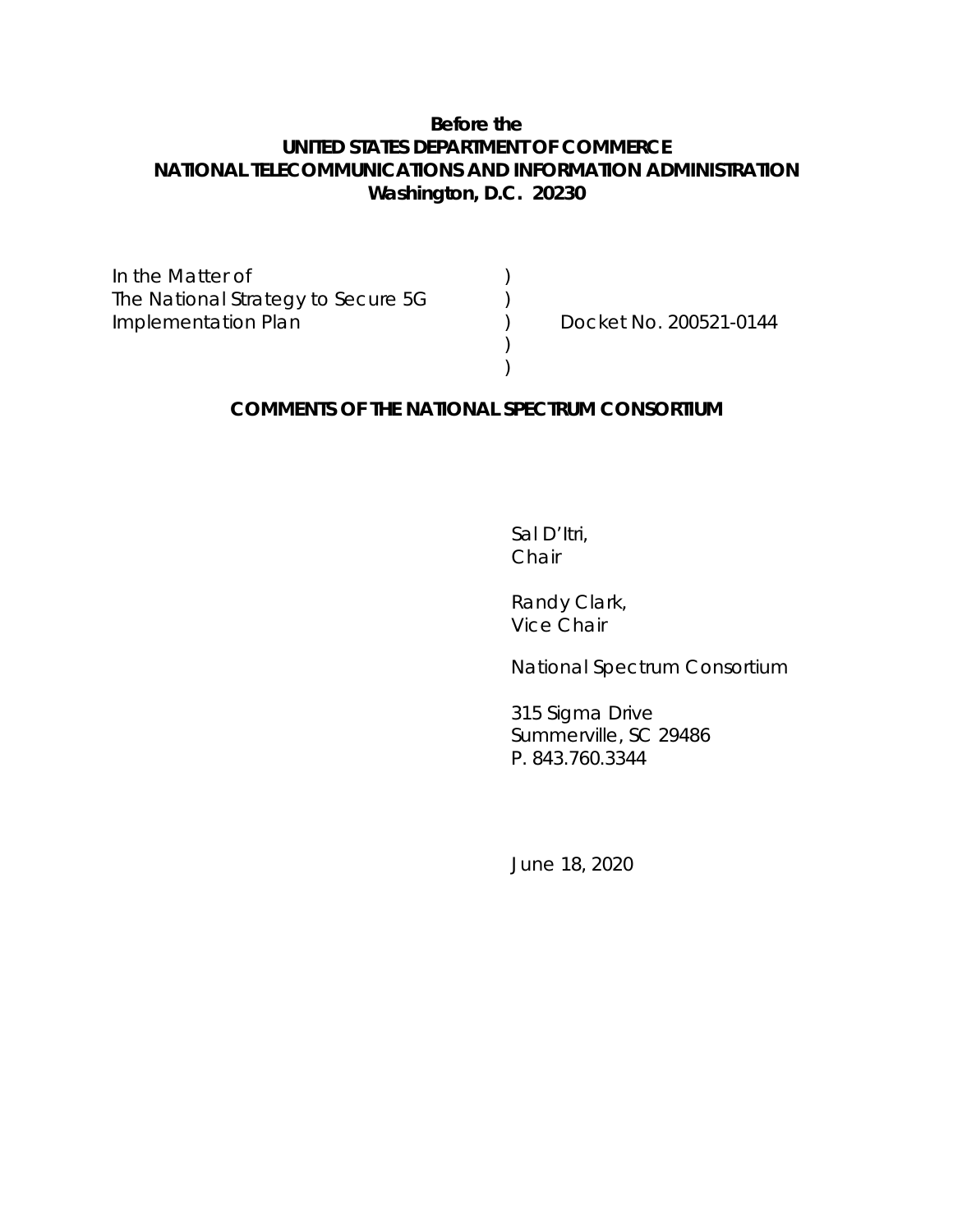### **Before the UNITED STATES DEPARTMENT OF COMMERCE NATIONAL TELECOMMUNICATIONS AND INFORMATION ADMINISTRATION Washington, D.C. 20230**

In the Matter of (1) The National Strategy to (a) Secure 5G Implementation Plan (a) Docket No. 200521-0144

#### **COMMENTS OF THE NATIONAL SPECTRUM CONSORTIUM**

)

The National Spectrum Consortium ("NSC"),<sup>1</sup> a research, development, engineering and deployment organization that is actively working with government, academia and industry to solve the nation's toughest challenges related to enabling 5G, is pleased to offer, via these comments, strategies the Administration can employ in its implementation plan (the "Implementation Plan") to accelerate rollout of 5G infrastructure consistent with the President's National Strategy to Secure 5G.2

Building on the Administration's desire to "work aggressively with the private sector . . . to foster and promote the research, development, testing and evaluation of new technologies and architectures that advance the state of the art technology for 5G and beyond",3 NSC makes the following initial recommendations for the Implementation Plan:

1. The Administration can and should view NSC as an essential tool in the Implementation Plan. The Implementation Plan should leverage the government – private sector nexus fostered by NSC around 5G, and leverage NSC's capacity for advanced wireless research, prototyping, testbeds, and partnerships to facilitate technology development and deployment for 5G and beyond. The Administration can count among its assets NSC's unique mix of non-traditional, small commercial

<sup>1</sup> *See* https://www.nationalspectrumconsortium.org/.

<sup>2</sup> On March 23, 2020, the President signed into law the Secure 5G and Beyond Act of 2020, Pub. L. No. 116-129, 134 Stat. 223-227 (2020) (the "Act"). On this same day, the White House published The National Strategy to Secure 5G of the United States of America, March 2020, available at https://www.whitehouse.gov/wp-content/uploads/2020/03/National-Strategy-5G-Final.pdf (the "WH Secure 5G Strategy"). As NTIA notes in its Public Notice seeking comment on the National Strategy to Secure 5G Implementation Plan, the Act requires the development of an Implementation Plan within 180 days of enactment. 85 Fed. Reg. 32016 (May 28, 2020) (the "NTIA Public Notice"). That Implementation Plan is the subject of these comments.

<sup>3</sup> WH Secure 5G Strategy at 2.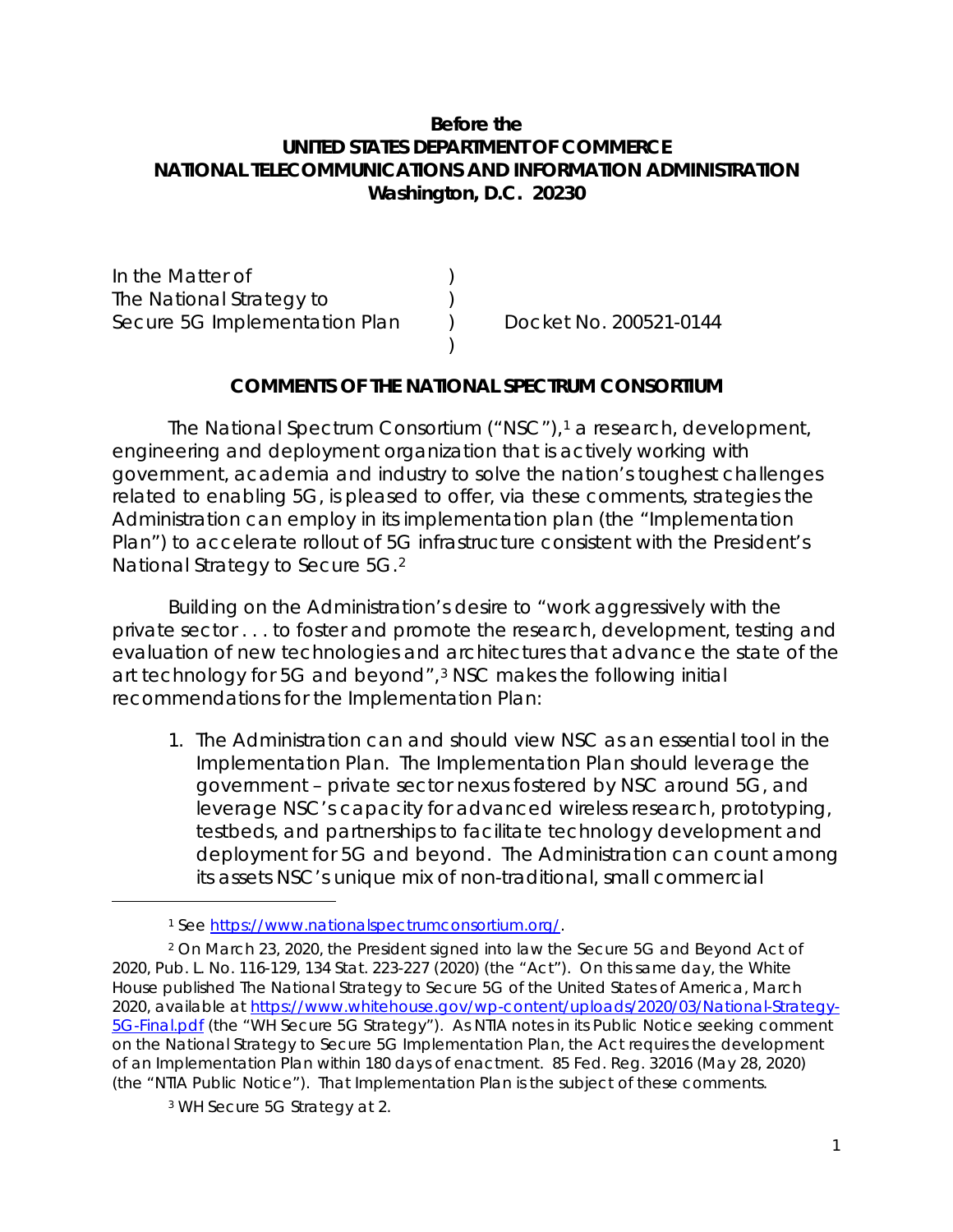vendors, academic institutions and large DoD contractors to establish US leadership on the global stage, including through partnering with international industry and standards setting organizations;

- 2. In order to best motivate the domestic 5G ecosystem to increase 5G research and testing, the Implementation Plan should utilize an "Other Transaction Authority," such as NSC, to provide targeted government funding for private sector research on 5G technologies; and
- 3. The Implementation Plan should prioritize research and development of dual-purpose technologies and standards that will meet 5G needs for both government and private sector users, leading to a more secure and robust equipment and services ecosystem for 5G in the United States.

The United States has made great strides in developing 5G technologies, deploying 5G networks, and offering 5G services. The Implementation Plan should drive articulation and implementation of a beyond-5G vision. NSC encourages the Administration to think towards a beyond-5G future and scope its Implementation Plan to focus not just on 5G, but on shaping the requirements for future generations of wireless technologies.

## **I. NSC Can and Should Serve as An Essential Tool in the Administration's Implementation Plan, Facilitating 5G Research, Prototyping, and Planning.**

NTIA asks in its Public Notice how the U.S. Government can "best foster and promote the research, development, testing and evaluation of new technologies and architectures."4 In NSC's view, the Administration can best foster and promote 5G for the United States by leveraging the organizations, research capabilities and partnerships NSC encompasses as an essential tool in the Implementation Plan. The below provides background on NSC and describes its ongoing critical 5G research, prototyping, and testbeds.

# **A. Background on NSC.**

NSC was formed in 2015 to facilitate a five-year, \$1.25 Billion, Section 815 Prototype Other Transaction Agreement ("OTA") with the Department of Defense ("DoD"), executed through the Office of the Deputy Assistant Secretary of Defense, Emerging Capabilities and Prototyping. NSC plays an important role in the development of new wireless technologies, fostering collaboration between the government and the private sector to identify critical needs in wireless systems and services, and developing effective solutions. Indeed, NSC's

<sup>4</sup> NTIA Public Notice at 32017.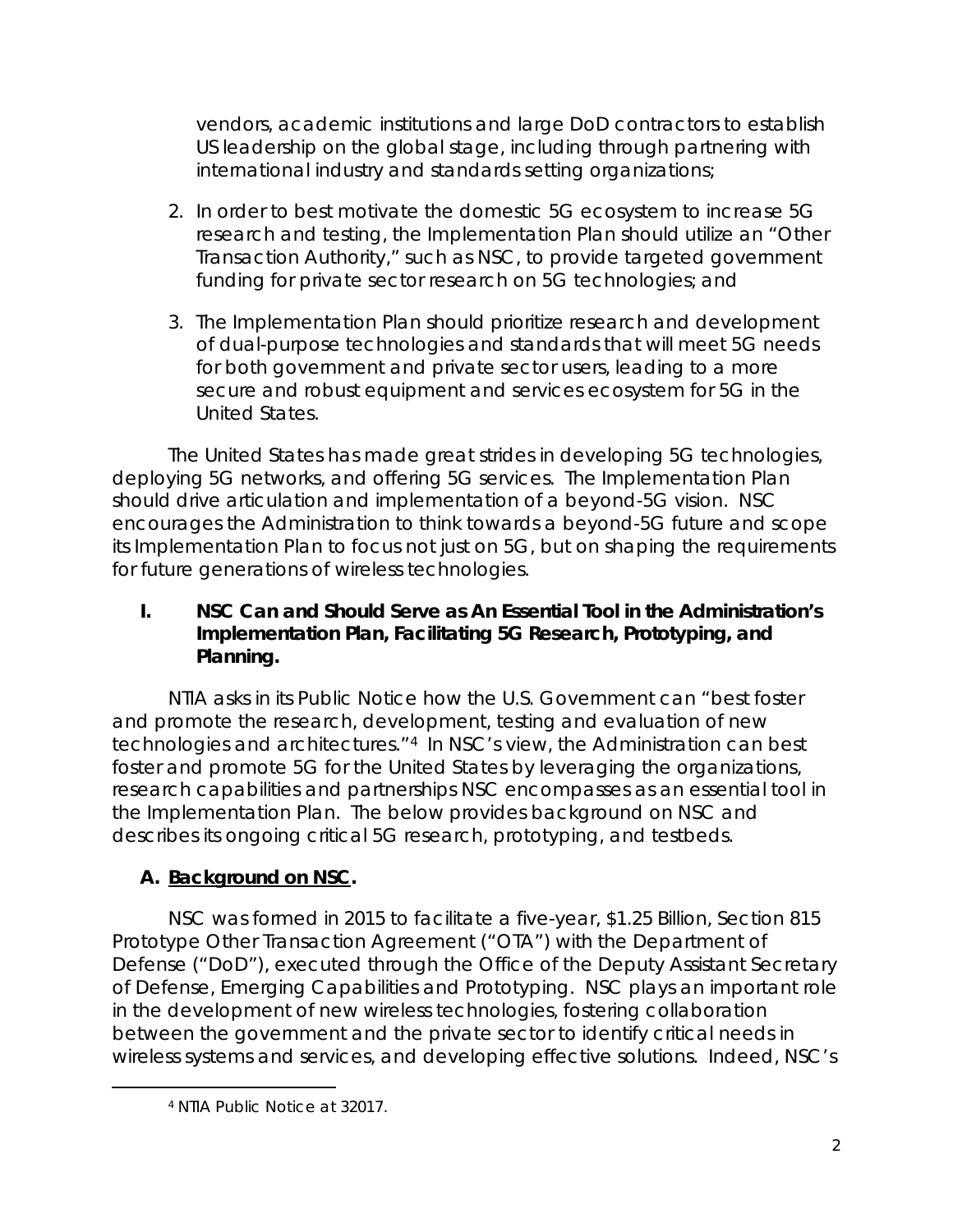mission is to foster collaboration among government, industry and academia to identify, develop, prototype and demonstrate enabling technologies that will broaden both government and commercial access to, and use of, spectrum and technologies for 5G and beyond.

The DoD is deeply involved in evaluating and researching 5G technologies through its OTA with NSC, in large part because of the vendor diversity and expertise within NSC's membership. NSC recognized from the beginning that leadership on advanced spectrum, radio and networking technologies, artificial intelligence, and cybersecurity is found in a variety of settings – small start-up technology companies, major telecommunications carriers and vendors, traditional government contractors, and academia. NSC currently counts 359 organizations within its membership (a full list is attached in Appendix A), and includes responsible global development partners and allies, trusted government contractors and global wireless equipment vendors. NSC members are required to be cleared through the Defense Logistics Agency Joint Certification Program, which allows members to access unclassified export controlled technical information.

Beyond its diverse vendor community, NSC resources include our Nation's leading technologists, engineers, scientists, manufacturers, and program managers from industry, academia, and government. These individuals already are working together through NSC to solve the toughest problems facing the nation with regard to 5G and future radio and network technologies, accessing scarce spectrum resources and securing our wireless networks. NSC's efforts are enabling the development and demonstration of dynamic spectrum access and sharing technologies on a timescale far more efficient than traditional approaches, facilitating early and impactful action.

Success for NSC has been driven by bringing all these diverse players together to help facilitate and accelerate technology transformation. NSC agrees with the Administration that promoting vendor diversity and fostering new supply chains and market competition will be critical to the success for 5G and beyond.5 In view of all its ongoing 5G work, its broad and diverse membership, and its research and partnerships, NSC hopes that the Administration will include working with NSC as an essential tool in the 5G Implementation Plan to stimulate additional research, development, and prototyping through the NSC OTA.

<sup>5</sup> *See*, WH Secure 5G Strategy at 6; NTIA Public Notice at 32017.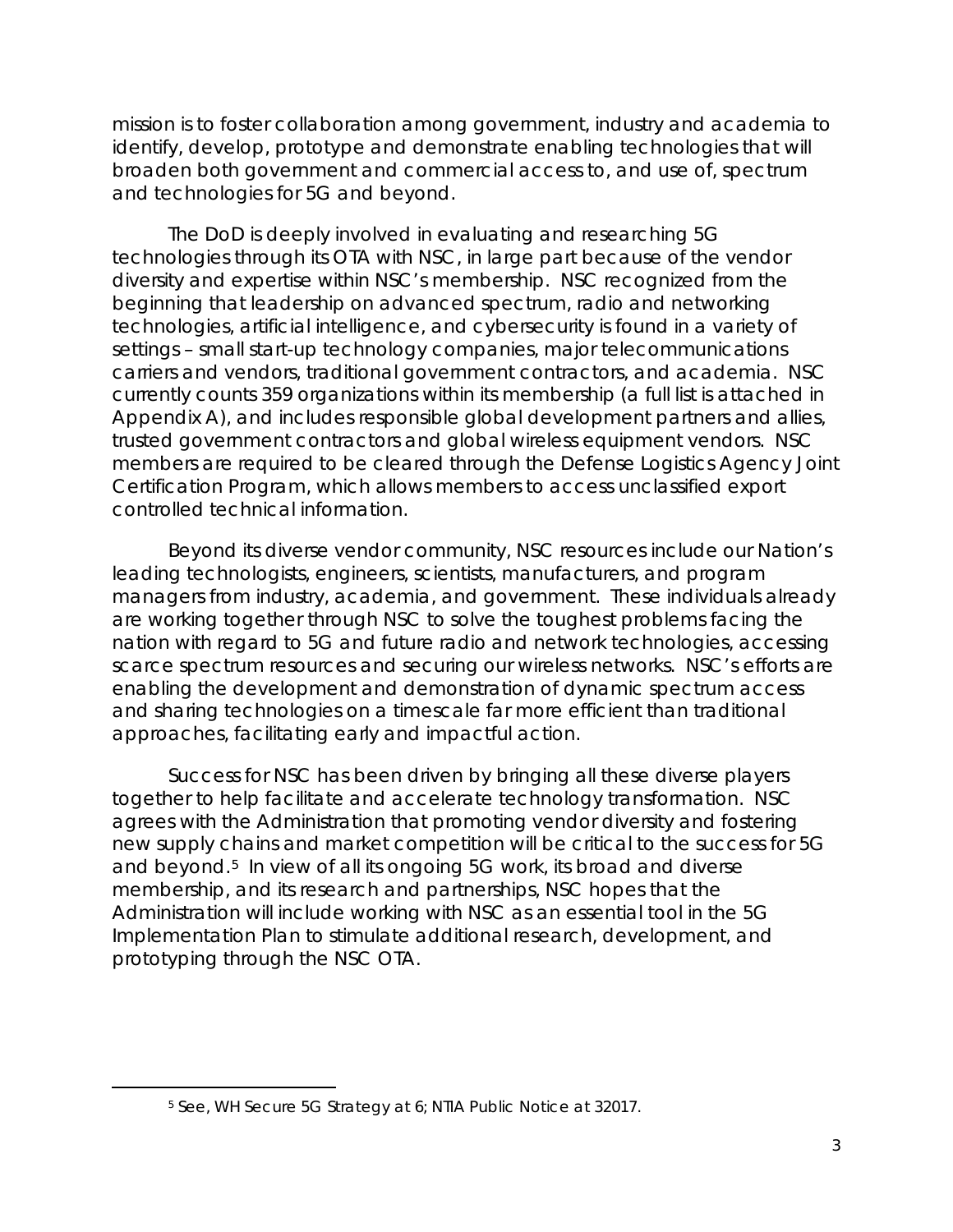### **B. Examples of Ongoing 5G Research, Prototyping and Testbeds.**

NSC has, to date, granted individual awards for DoD projects ranging from \$360,000 to \$45 million. Many of the 60 awarded projects<sup>6</sup> are essential to 5G success, including, just by way of example - prototyping of new radio hardware and elements of 5G testbeds, design and operation of a localized, private 5G mobile cellular network, 5G network enhancements, monitoring for spectrum coexistence and sharing, integrating network intelligence via machine learning, and advancing phased array and MIMO antenna technologies.

Through NSC, the DoD recently released the following 5G Requests for Prototype Proposals ("RPPs"), calling on NSC members to develop technology related to dynamic spectrum sharing that is critical for 5G, at testbeds established at Hill Air Force Base and a Utah Test and Training Range:

- NSC-20-2070 5G Prototype Testbed to design, construct and operate a localized, private full scale 5G mobile cellular network in order to evaluate the impact of the 5G network on airborne radio systems.
- NSC-20-2080 5G Prototype Enhancements specifically to enhance dynamic spectrum sharing and spectrum co-existence capabilities.
- NSC-20-2090 5G Prototype Applications to design, construct and deploy a Spectrum Coexistence and Sharing (SCS) system to identify and demonstrate deployable SCS.

In addition, earlier this year, through NSC, DoD issued two 5G Smart Warehouse RPPs for technology development at the Marine Corps Logistics Base in Albany, Georgia and Naval Base San Diego, and a third RPP for Augmented Reality/Virtual Reality prototypes at Joint Base Lewis-McChord in Washington state. All NSC members in good standing are permitted to submit proposals in response to RPPs, and there is broad participation across the membership.

NSC is well-positioned to offer the Administration not only implementation advice, but also offer NTIA a ready structure to continue fostering and promoting federal/non-federal research on 5G, afford access to the Nation's top scientists, provide valuable research results, and provide avenues and diverse partners for further research that will ensure a successful 5G Implementation Plan.

<sup>6</sup> *See, National Spectrum Consortium, Project Awards, available at https://www.nationalspectrumconsortium.org/project-awards/.*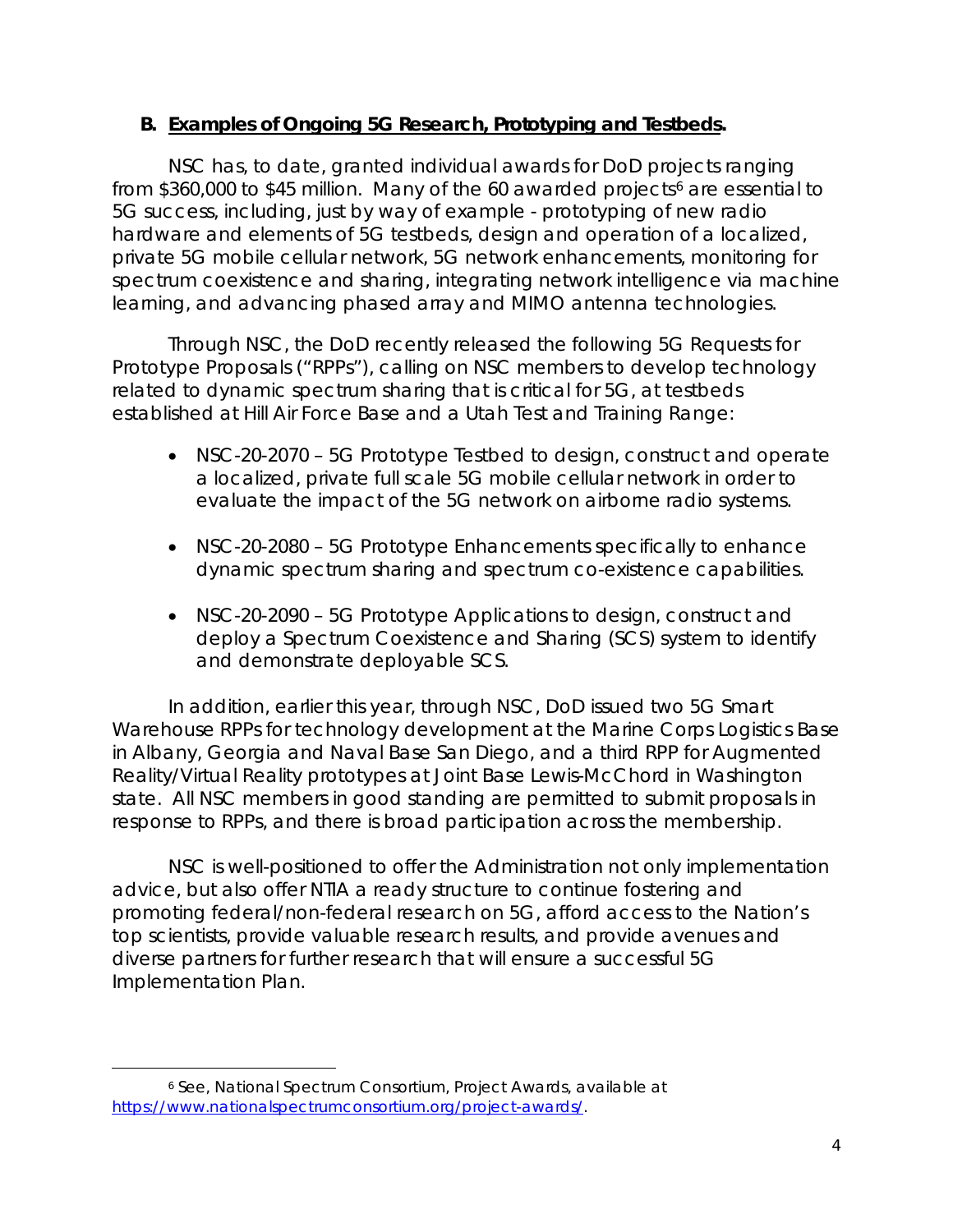**II. The Administration's Implementation Plan Should Specify an OTA such as NSC to Provide Targeted Government Funding for Private Sector Research on 5G.** 

In order to best motivate the domestic 5G ecosystem to increase 5G research and testing,7 and provide an avenue to use the buying power of the federal government as suggested by the President,<sup>8</sup> NSC recommends strongly that the Administration consider using an OTA such as NSC to facilitate research in its 5G Implementation Plan.

An OTA, also known as an "Other Transaction Agreement" or "Other Transaction Authority," is a streamlined contracting vehicle that assists industry in bringing innovative research findings and state-of-the-art prototypes to the federal government. Using an OTA to advance our nation's goals related to 5G will satisfy many of the 18 required actions set forth in the *Secure 5G and Beyond Act of 2020*.9 OTAs such as NSC can provide evaluation of domestic suppliers of 5th and future generations of wireless communications equipment, they can and already do engage with the private sector about 5G production issues, they share information about systems and infrastructure, they participate in standards' setting bodies, they enable joint testing environments, and they

 $\overline{a}$ <sup>7</sup> NTIA asks in its Public Notice, "What steps can the U.S. Government take to further motivate the domestic-based 5G commercial ecosystem to increase 5G research, development and testing." NTIA Public Notice at 32017.

<sup>8</sup> WH Secure 5G Strategy at 1.

<sup>9</sup> For example, an OTA could support all of the following actions from the Act: (3) An evaluation of available domestic suppliers of 5th and future generations wireless communications equipment and other suppliers in countries that are mutual defense allies or strategic partners of the United States and a strategy to assess their ability to produce and supply 5th generation and future generations wireless communications systems and infrastructure; (8) A plan for engagement with private sector communications infrastructure and systems equipment developers and critical infrastructure owners and operators who have a critical dependency on communications infrastructure to share information and findings on 5th and future generations wireless communications systems and infrastructure equipment standards to secure platforms; (9) A plan for engagement with private sector communications infrastructure and systems equipment developers to encourage the maximum participation possible on standards-setting bodies related to such systems and infrastructure equipment standards by public and private sector entities from the United States; (12) A plan for joint testing environments with mutual defense treaty allies, strategic partners, and other countries to ensure a trusted marketplace for 5th and future generations wireless communications systems and infrastructure equipment; (13) A plan for research and development by the Federal Government, in close partnership with trusted supplier entities, mutual defense treaty allies, strategic partners, and other countries to reach and maintain United States leadership in 5th and future generations wireless communications systems and infrastructure security, including the development of an ongoing capability to identify security vulnerabilities in 5th and future generations wireless communications systems. *See* Act at Sec. 3(d).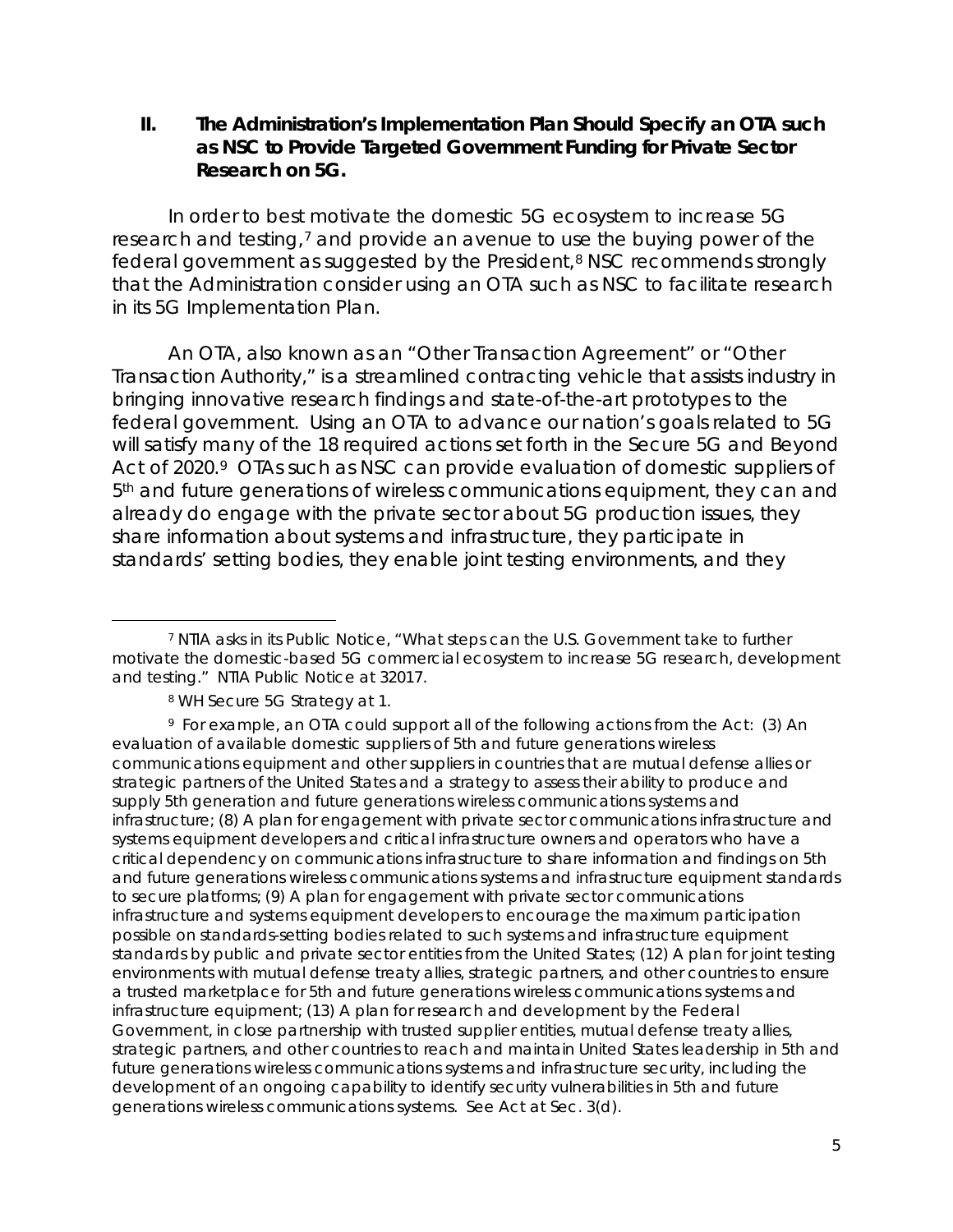enable research and development in close partnership with the federal government, trusted suppliers and strategic partners.

Congress created the first OTA as a contractual tool for NASA to acquire and apply breakthrough technologies at the advent of the space race. Today, OTAs enable fast development, prototyping, and acquisition of critically needed technologies in areas as diverse as armaments, satellites, medical devices, and electromagnetic spectrum technologies. Unlike using the Federal Acquisition Regulations, using an OTA-based consortium model to advance 5G and future wireless implementations will allow government and industry to communicate more openly, from requirement generation to the proposal stage, including the following benefits:

- An OTA can afford greater technology and prototype acquisition speed, getting 5G solutions to market sooner;
- An OTA emphasizes engaging a diverse range of technology suppliers of all sizes, casting a wider net for capturing 5G ideas and innovations; and
- OTAs enable faster contracting through long-term agreements between industry and government that establish baseline terms and conditions (with the flexibility for negotiated modifications on a project-by-project basis).



Working through an OTA such as NSC will allow for government – private sector collaboration across all stakeholders, including smaller and nontraditional contractors that are developing new technologies and creating test beds alone, or in combination with existing contractors or service providers. As recognized by the White House, collaboration among a diversity of companies,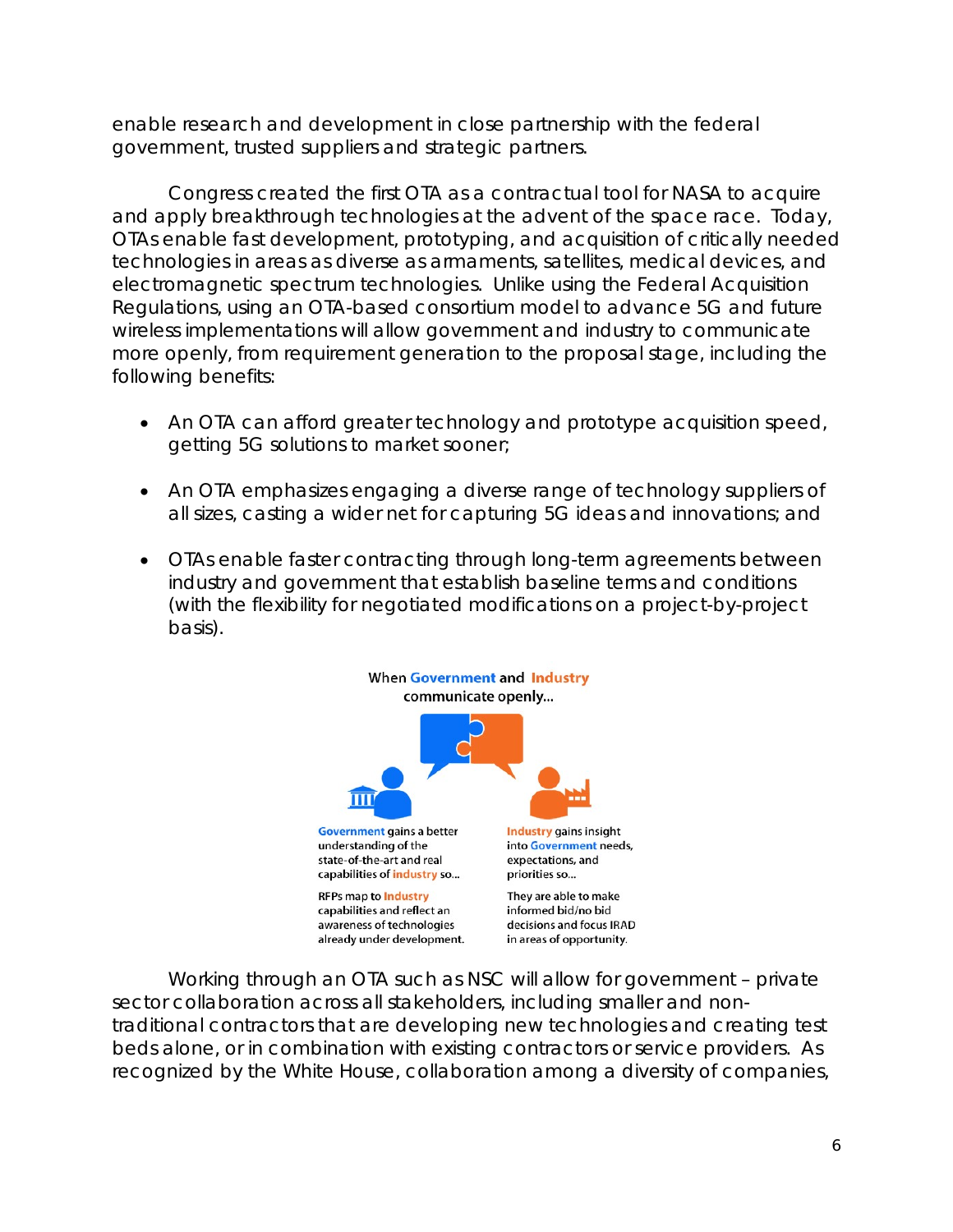academics, and government users, has generated, and will continue to generate, fruitful innovations for 5G and beyond.

In NSC's view, the nation's 5G implementation plan would clearly benefit from relying on an OTA as a vehicle for critical research, development, and prototyping. OTAs represent good government in action by promoting competition among large, traditional research and development providers, academic institutions, and small and nontraditional suppliers, driving innovation across the entire ecosystem, and accelerating secure 5G deployment for all.

### **III. The Administration's Implementation Plan Should Prioritize Research and Development of Dual-Purpose Technologies and Standards That Will Meet 5G Needs For Both Government and Private Sector Users, and Will Lead to a More Secure and Robust Equipment and Services Ecosystem.**

NTIA asks for recommendations on "areas of research and development" the US. Government should prioritize for 5G. 10 NSC strongly recommends that the Administration's Implementation Plan prioritize research and development of dual-purpose technologies for 5G that will satisfy both government and commercial needs.

Although the goals for government use of 5G and commercial use of 5G do not always align, such alignment of goals is not essential. By design, 5G technologies can meet myriad commercial and federal goals and use cases, without significant modification.<sup>11</sup> Commercially, 5G technologies can enable fixed and mobile services, the Internet-of-things, vehicle communications, smart grid, and countless other services. By nature, these technologies can serve similar purposes to meet federal needs. These technologies are fundamentally focused on providing wireless connectivity for any application, with any bandwidth requirement, and any quality of service demands. Collaboration among government, industry and academia to develop these technologies will intrinsically lead to improved capabilities and utilities for 5G across both commercial and government uses, and will accelerate development of 5G and future wireless technologies for our nation.

<sup>10</sup> NTIA Public Notice at 32017.

<sup>&</sup>lt;sup>11</sup> As NTIA is aware, 5G differs in character significantly from prior networking technologies due to its ambitious reach into societal and economic spheres well-beyond mere network provisioning and attendant services by an operator. However, the advent of 5G networks and technologies, combined with increased intensity of spectrum sharing between federal and nonfederal users, has changed this paradigm to the benefit of both federal agencies and the commercial sector.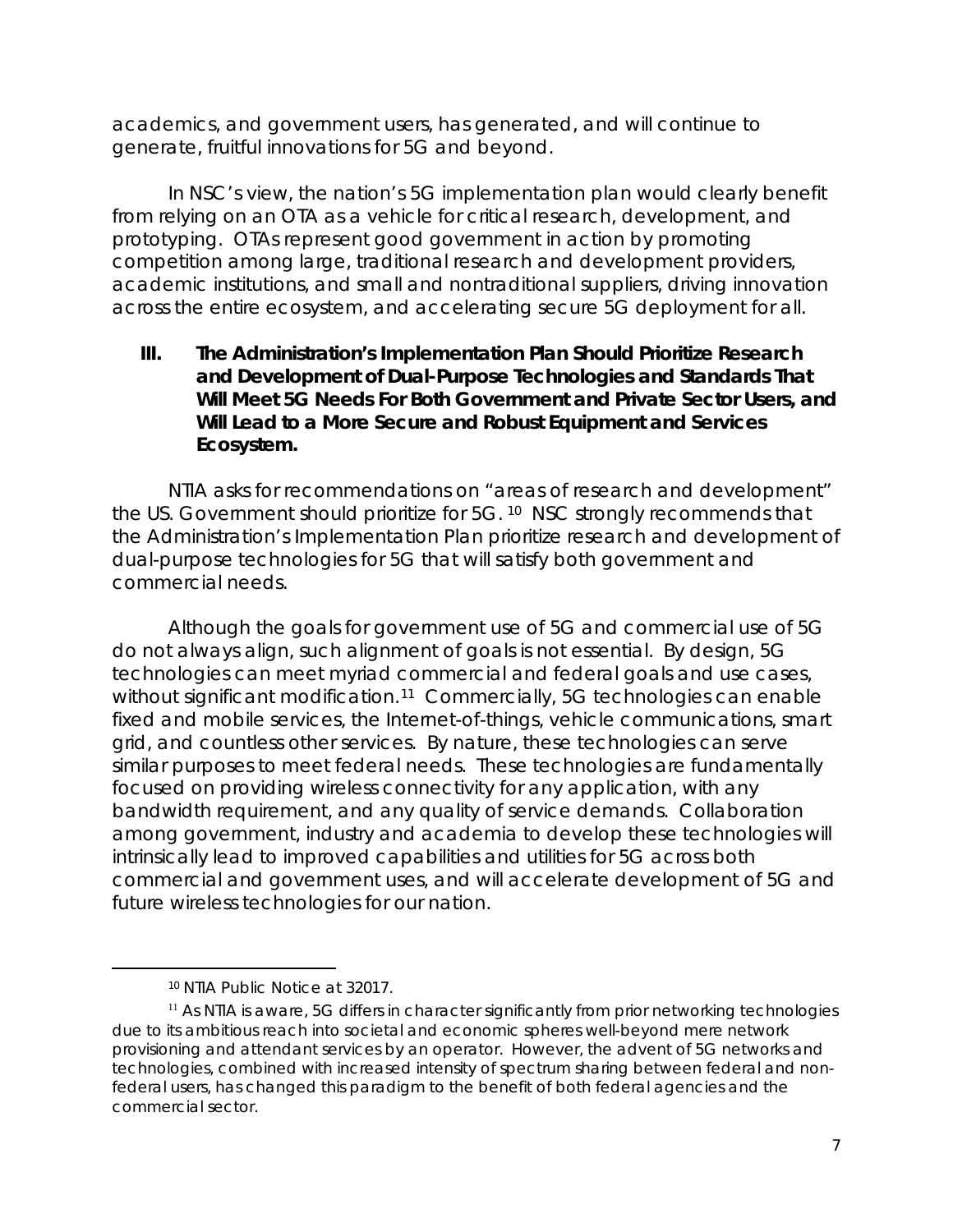There is no question that the United States' private technology and wireless sectors are leaders at developing and deploying new technologies and services for the private sector, including 5G, but the government has a critical role to play to influence development vectors as an early adopter. The alignment of government and private sector on 5G is clear in some other countries. In China, for example, the government has long aligned government interests with private industry and academia into a unified alliance to enhance their country's competitiveness in 5G.12 The Administration should consider in its Implementation Plan how a more unified approach by the government, commercial and academic sectors with respect to 5G and future wireless technologies will enhance United States' pre-eminence for the long-term horizon.

Government involvement to prioritize and encourage the development of dual-use technologies will help foster an even more robust domestic wireless equipment ecosystem, in two key ways. First, government sponsored research and development can provide capital for fundamental research from small business and academia that might be too attenuated from commercialization for private sector investment. Second, the combination of the government and private sector markets creates one extremely large market, better able to support a larger, more diverse and more competitive ecosystem.

For all these reasons, NSC recommends that the Administration's Implementation Plan prioritize research and development of dual-purpose 5G technologies, including (but not limited to) the three technologies and standards highlighted below: (1) 5G future wireless security; (2) spectrum sharing; and (3) baseband technologies and standards.

## **A. 5G and Future Wireless Network Security.**

 $\overline{a}$ 

As the President's *National Strategy to Secure 5G* recognizes, 5G security looms as a major issue that must be addressed.<sup>13</sup> In the view of NSC, the government has a particularly critical role to play with respect to 5G security. The government can help push research and development for dual-purpose network security and trust to ensure that private and public sector 5G implementations are just as secure as 5G implementations for government users.

<sup>&</sup>lt;sup>12</sup> "The Chinese government is implementing a concerted strategy of civil-military fusion through the sale and deployment of 5G telecom systems . . . ." *The U.S. Must Treat China as a National Security Threat to 5G Networks*, Klon Kitchen, Technology Report, The Heritage Foundation (April 16, 2019), available at https://www.heritage.org/technology/report/the-usmust-treat-china-national-security-threat-5g-networks.

<sup>&</sup>lt;sup>13</sup> "5G infrastructure must be secure and reliable to maintain information security and address risks to critical infrastructure, public health and safety, and economic and national security." WH Secure 5G Strategy at 1.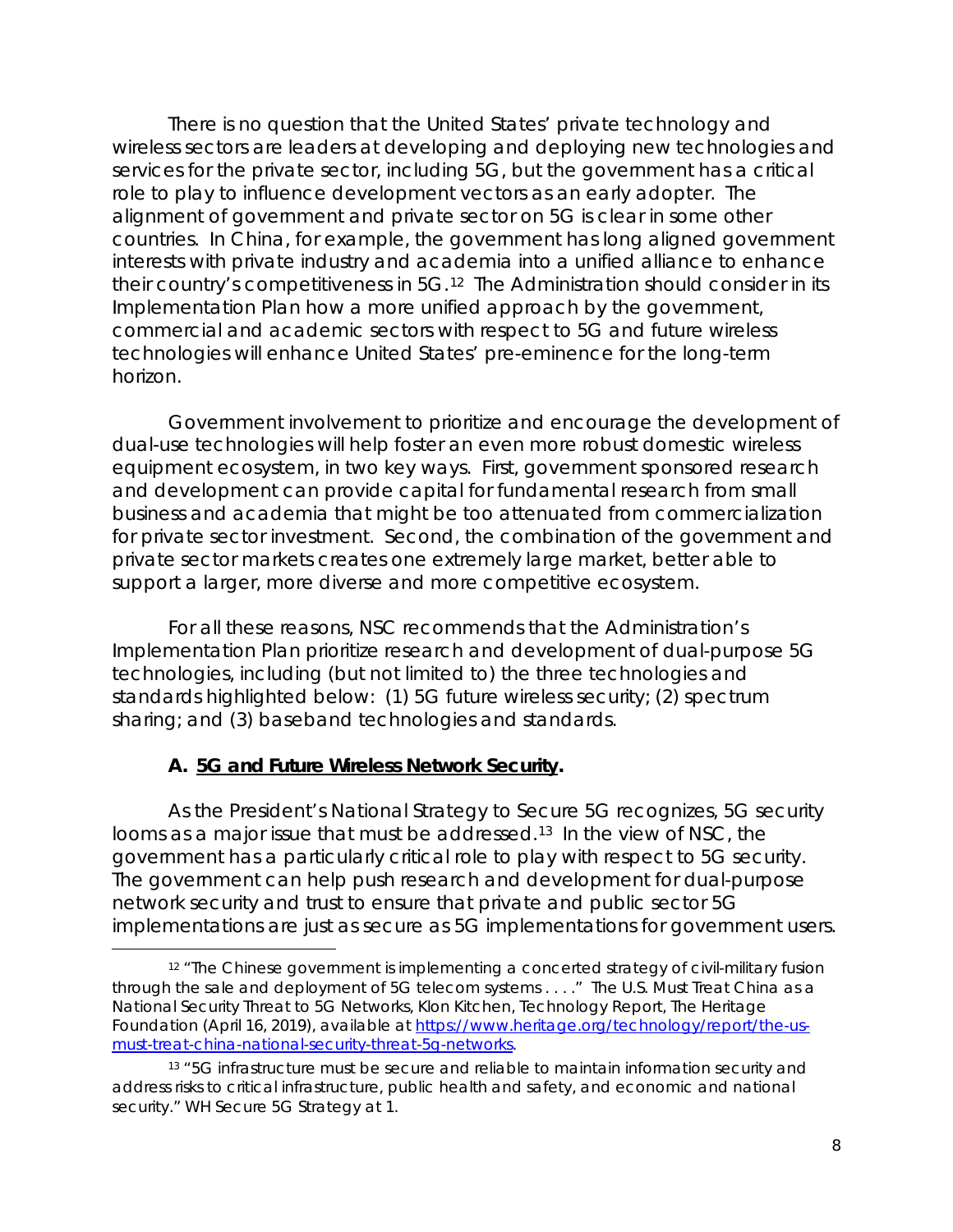NSC believes a "zero trust" model could be used as a fundamental security strategy throughout the 5G supply chain.<sup>14</sup> The U.S. Government has adopted a zero trust security standard for their communications networks, and some commercial users also are adopting the zero trust standard.

NSC and its members are working at the leading edge of zero trust, setting up reference architectures and requiring that each 5G testbed run by NSC members include implementation of zero trust security. The Administration's Implementation Plan should require commercial industry to work with the U.S. Government on zero trust architectures that will enable deployment of zero trust technology in each private, public and government 5G implementation. The Administration also should think beyond 5G and consider security approaches for future wireless technologies that are still in very early stages of development, in order to build security into the technologies and standards from the start.

In addition to zero trust as a foundational element of 5G security, NSC recommends that the Administration task the National Institute of Standards and Technology ("NIST") to develop a risk-based model for 5G and future wireless technologies and services. Insisting on development of dual-purpose security technologies for 5G will ensure identification of core security principles that can be implemented in all 5G networks in America.

## **B. Spectrum Sharing.**

 $\overline{a}$ 

Spectrum sharing is another area in which research should focus on dualpurpose technologies that will satisfy both government and commercial users. Spectrum sharing is a critical policy and technology solution that ensures that access to the limited spectral resource does not need to be a zero sum game. Through spectrum sharing technology, government and commercial users can share spectrum resources, protecting mission critical operations and making spectrum available to other users when and where the spectrum is available.

<sup>14</sup> As NTIA is likely aware, a zero-trust security solution constantly evaluates trust every time a device or user requests access to a resource. This method prevents attackers from exploiting vulnerabilities in the perimeter to gain entry and then access confidential data and applications. The NIST, in its current draft of standards for a zero trust architecture, defines zero trust as a "cybersecurity paradigm focused on resource protection and the premise that trust is never granted implicitly but must be continually evaluated." NIST, Zero Trust Architecture, Draft (2nd) NIST Special Publication 800-207, available at

https://nvlpubs.nist.gov/nistpubs/SpecialPublications/NIST.SP.800-207-draft2.pdf. NIST notes that there is a distinction between zero trust and zero trust architecture: "Zero trust provides a collection of concepts and ideas designed to reduce the uncertainty in enforcing accurate, per-request access decisions in information systems and services in the face of a network viewed as compromised." *Id.* Zero trust architecture "is an enterprise's cybersecurity plan that utilizes zero trust concepts and encompasses component relationships, workflow planning, and access policies." *Id.*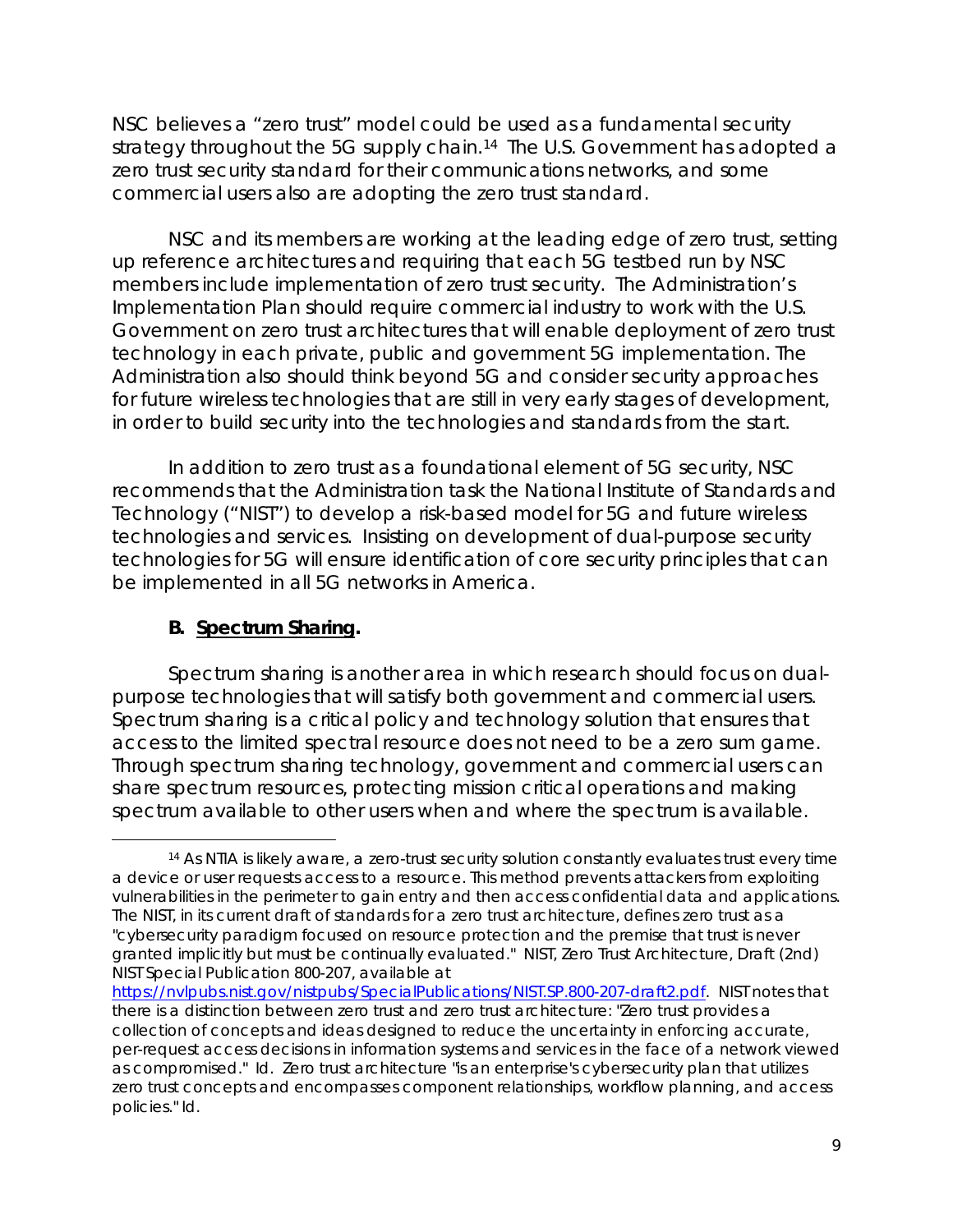As spectral resources have become ever more constrained, spectrum sharing tools have been developed to facilitate enhanced and efficient commercial and federal spectrum sharing. Although these solutions can allow disparate systems to coexist on the same frequency bands, the task is greatly enhanced with the types of systems that commercial and federal users share, whether in application, standard, or implementation.

Targeted research and development of dual-purpose technologies, for spectrum sharing for government and commercial users, will allow better utilization of this critical natural resource for all spectrum users which is essential for 5G success.

### **C. Standards.**

 $\overline{a}$ 

As the Administration has recognized, standards development is a critical step for the 5G wireless ecosystem, both for the government and the private sector.<sup>15</sup> Standards-setting work is a collaborative process that should align efforts across vendors, service providers, and countries to efficiently develop robust and interoperable global technologies.

Substantial standards-setting work for 5G is ongoing in organizations such as the Third Generation Partnership Project ("3GPP") and its North American Organizational Partner, the Alliance for Telecommunications Industry Solutions ("ATIS"), as well as the Institute of Electrical and Electronics Engineers ("IEEE"), all of which serve as global standards-setting bodies for the wireless ecosystem. To date, agencies in the United States' federal government have largely avoided direct or indirect participation in such efforts. As a result, the standards may not fully reflect or satisfy the needs of federal government users. The Administration is right to focus on this issue.

NSC recommends the Administration include in its Implementation Plan a method for the U.S. Government to collaborate on robust industry-led, dualpurpose standards development for 5G, and help influence the development of 5G standards that will, by design, accommodate some, if not all, federal and commercial needs. This type of collaboration should leverage U.S. Government participation in 3GPP's North American Organizational Partner ATIS, recognizing

<sup>15</sup> WH Secure 5G Strategy at 6 ("The United States Government will work to preserve and enhance United States leadership on 5G in relevant organizations that set standards in concert with the private sector . . . This will include efforts such as expanding Federal interagency coordination, participation and influence in standards-setting organizations.") NTIA also highlighted this issue in its Public Notice: "How can the U.S. Government best encourage and support U.S. private sector participation in standards development for 5G technologies." NTIA Public Notice at 32017.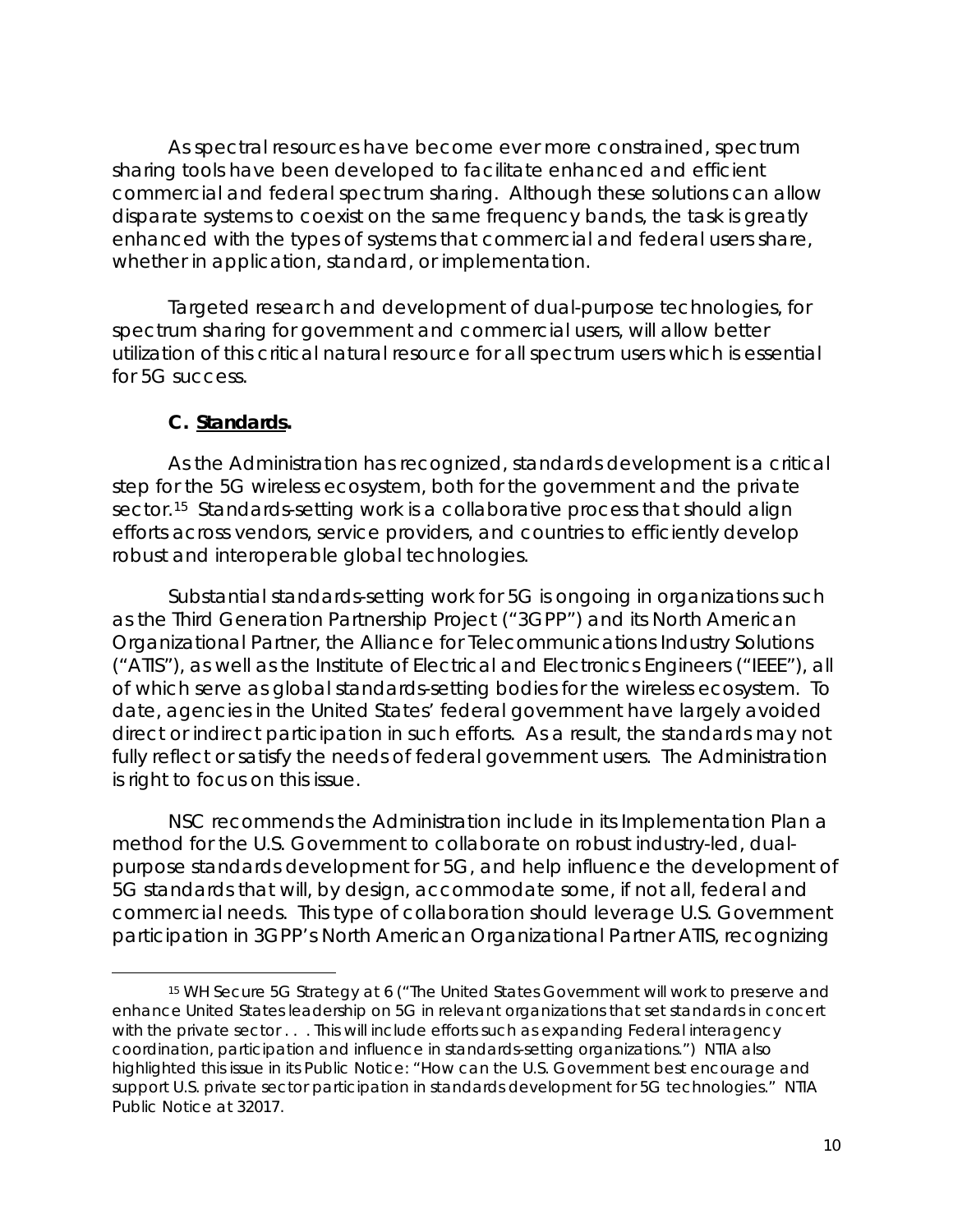the span across all different types of standards groups, and reflecting the reality that the wireless ecosystem is not a monolith, but a collection of different standards from different groups, from mobile wireless, to wirelines networks, and components in between.

In NSC's view, developing joint, dual-purpose technologies and standards for many, if not most, components of the 5G ecosystem, including security, spectrum sharing and wireless standards, will hasten development of a more secure and robust 5G ecosystem for all.

# **IV. Conclusion.**

As described in these comments, NSC feels confident that through its research and prototyping activities, it can serve the Administration in facilitating "the accelerated development and rollout of 5G infrastructure in the United States and with our international partners, and lay the groundwork for innovation beyond 5G."16 The Administration can and should think of NSC as an essential tool in the Administration's Implementation Plan, facilitating government-private sector collaboration, 5G research, prototyping, and network planning and testing. In the view of NSC, the Implementation Plan should drive articulation and implementation of a beyond-5G vision utilizing NSC's unique mix of vendors, ongoing 5G work, capabilities, partnerships and research projects to facilitate accelerated 5G deployment.

Beyond this, NSC encourages the Administration in its Implementation Plan to utilize an OTA such as NSC to provide targeted government funding for private sector research on 5G technologies, and to focus on development of dual-purpose technologies and standards that will meet 5G needs for both government and private sector users, leading to a more secure and robust 5G ecosystem. In combination, use of the strategies suggested by NSC will help the United States accelerate and lead in 5G and ensure a secure and successful future for 5G and technologies beyond 5G.

<sup>16</sup> NTIA Public Notice at 32017.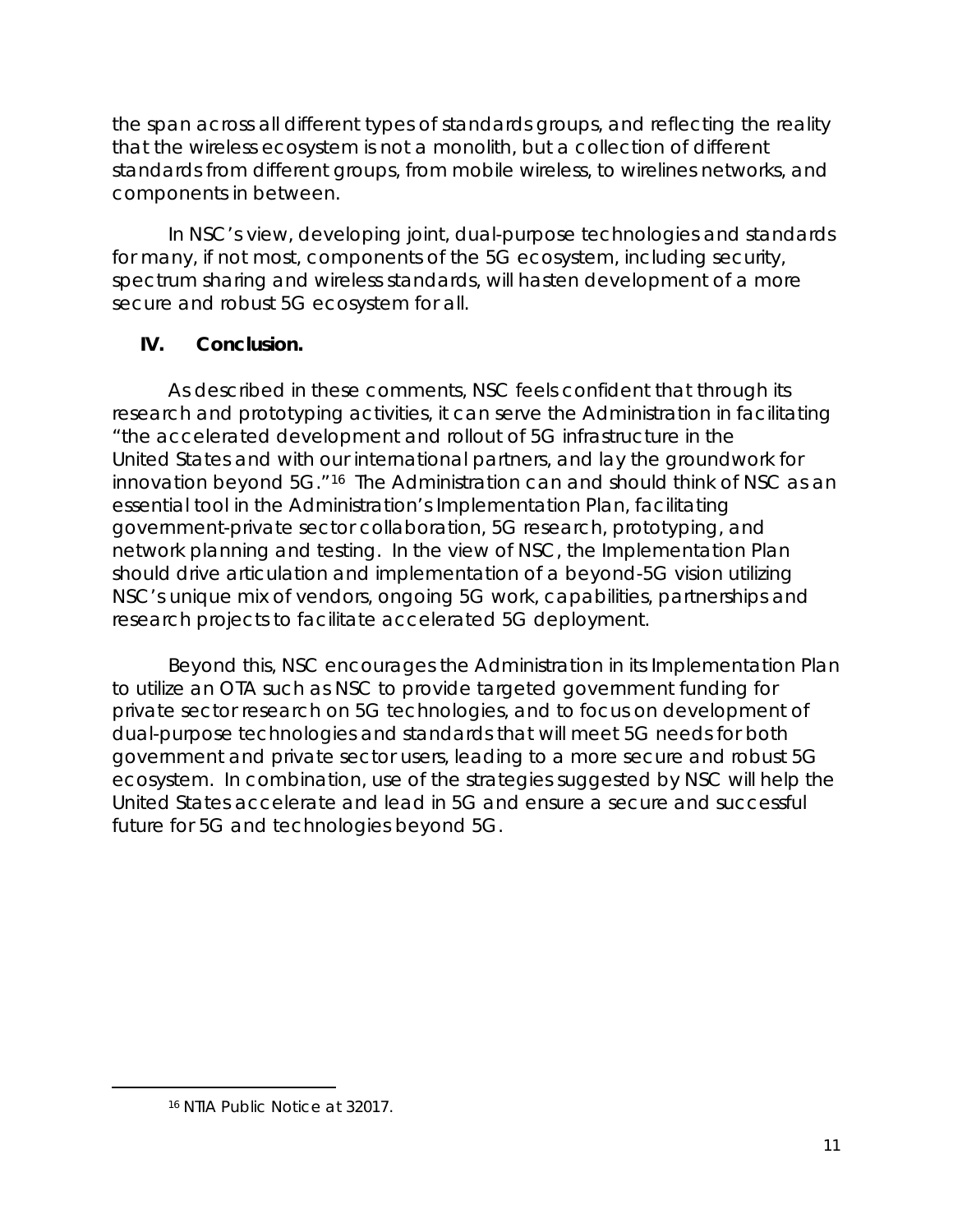#### **Appendix A: List of Active NSC Members**

AASKI Technology, Inc. Chesapeake Technology International Corporation Abside Networks, Inc. The CIPHIR-TM, LLC Accenture Federal Services LLC Cisco Adjacent Link LLC **Cobalt Solutions Inc.** Advanced Ground Information Systems, Inc. Cobham Advanced Electronic Solutions AECOM Management Services Cole Engineering Services, Inc. (CESI) Aeronix, Inc. **Collins Aerospace** Aether Argus Inc **Colorado Engineering Inc.** AiRANACULUS Columbia University Alion Science and Technology Corporation CommScope Technologies LLC All Purpose Networks Inc. **Comsearch Comsearch** American Systems Corporation ComSovereign Corp. ANDRO Computational Solutions, LLC **Computational Solutions, LLC** Comtech Mobile Datacom Corporation Anokiwave, Inc. Concurrent Technologies Corporation Ansys, Inc. Conductive Composites Company Antenna Research Associates, Incorporated Consolidated Resource Imaging LLC (CRI) AnTrust Corner Alliance, Inc. Applied Technology Associates **Corning Specialty Materials** Corning Specialty Materials Aqsacom Incorporated **Corvus Consulting, LLC** Arizona State University Creative Digital Systems Integration, Inc. Aspen Consulting Group CRFS Inc. Associated Universities, Inc. Cubic Defense Applications, Inc. Astrapi Corporation Cybernet Systems Corporation AT&T Corp. **DEEPSIG Inc.** AT&T Government Solutions, Inc **Dell Federal Systems L.P.** Dell Federal Systems L.P. ATDI Government Services, LLC and the Consulting, LLP beloitte Consulting, LLP Athena Technologies, LLC and a state of the Digital Global Systems, Inc Augmntr, Inc. **DTC Communications**, Inc. Augustine Consulting, Inc (ACI) and the consulting of the Dynetics, Inc. AuresTech Inc **EFW, Inc.** (Elbit) AVANTech Inc<br>
Eigen Wireless AVT Simulation Electronic Design and Development Corp (ED2) Axellio Inc. **Enverted** Contracts and Contracts and Contracts and Contracts and Contracts and Contracts and Contracts and Contracts and Contracts and Contracts and Contracts and Contracts and Contracts and Contracts and Co BAE Systems Information and Electronic Systems Integration Inc. EPIC Scientific Ball Aerospace & Technologies Corp **Example 20** Epiq Solutions BANC3, Inc **Example 2018** BANC3, Inc. Baylor University **Epsilon Systems Solutions, Inc.** Epsilon Systems Solutions, Inc. Bear Systems **Example 20** and the Bear Systems Inc. Beatty and Company Computing Inc. The extended of the Ericsson, Inc. BlackHorse Solutions Incorporated **Example 2018** Eridan Communications, Inc. Blue Danube Systems, Inc. eSimplicity, Inc. Boeing Company EWA Government Systems Inc. Booz Allen Hamilton Inc. The Contract of the Ewing Engineered Solutions of the Ewing Engineered Solutions Bridge 12 Technologies Expression Networks LLC BridgeSat Inc. **Federated Wireless** Brigham Young University **Fenix Group, Inc. Fenix Group**, Inc. Cambium Networks, Inc **Florida Atlantic University** Catholic University of America, The Freedom Technologies, Inc. Celona Inc **Frequency Electronics**, Inc. **Frequency Electronics**, Inc. CesiumAstro Garou Inc. CGI Federal Inc. **GATR Technologies** Chesapeake Technology International Corporation GBL Systems Corporation CIPHIR-TM, LLC GE Research Cisco General Dynamics Information Technology, Inc.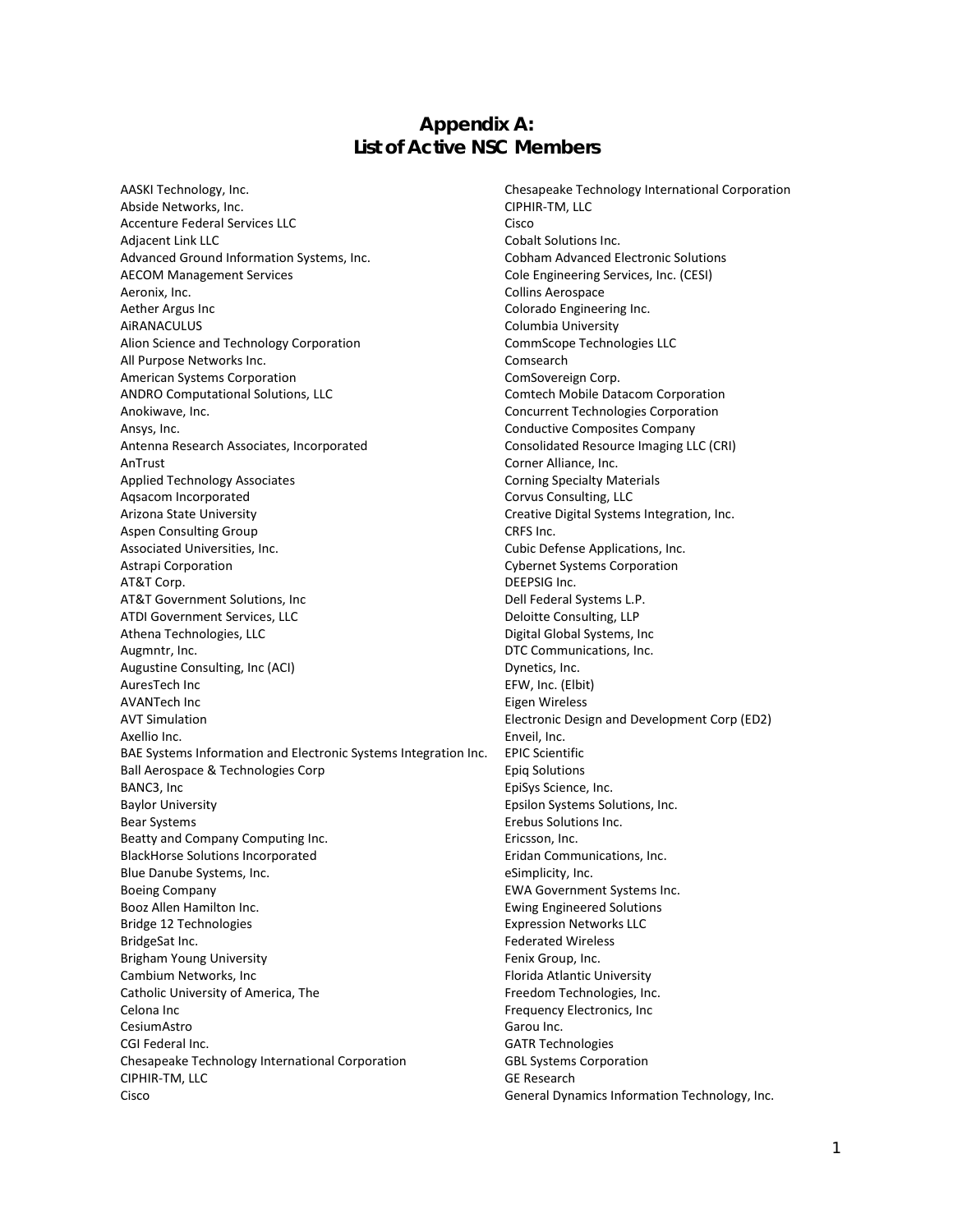General Dynamics Mission Systems, Inc. (GDMS) Leidos, Inc. GenXComm, Inc. **CACIS GEN LGS** Innovations (CACI) Geon Technologies, LLC and Communication control communication control communication control control control control control control control control control control control control control control control control control c George Mason University **Lack and Accept Accept Accept Accept Accept Accept Accept Accept Accept Accept Accept** Georgia Tech Applied Research Corporation Lockheed Martin Corporation GIRD Systems Inc. Logistics Management Institute (LMI) Global Technical Systems **LS** telcom Inc. Gonzaga University **Mathemore Systems**, Inc. **Mathematic Systems**, Inc. GPS Source, Inc. Maxentric Technologies, LLC GreenSight Agronomics, Inc. **McKean Defense Group** McKean Defense Group Hanwha International LLC MegaWave Corporation Harris Corporation **Metamagnetics** Inc. Harris Corporation RF Communications Division Microsoft Corporation HawkEye 360, Inc. **Mimyr, LLC** Herrick Technology Laboratories, Inc **Mississippi State University** Hewlett Packard Enterprise Company (HP) MixComm, Inc. Honeywell International, Inc. The Contraction of the Mobilestack Inc. HRL Laboratories, LLC and the controller of the Motorola Solutions, Inc. Huckworthy LLC MW Ventures LLC, DBA Social Mobile Hughes Network Systems, LLC National Instruments Corporation IAI, LLC **IAI, LLC IAI, LLC IAI, LLC IAI, LLC IAI, LLC IAI, LLC IAI, LLC IAI, LLC** IERUS Technologies, Inc. NetApp, Inc. IJK Controls LLC New Mexico State University IMSAR LLC NewEdge Signal Solutions LLC InCadence Strategic Solutions Nexagen Networks Inc Indiana Microelectronics, LLC NextGen Federal Systems, LLC Indiana Tool & Mfg. Co., Inc. DBA ITAMCO Nokia Innovative Power LLC **North Carolina State University** Institute for Building Technology and Safety (IBTS) Northeast Information Discovery, LLC (NEID) Integration Innovation Inc. (i3) Northeastern University Intel Federal LLC **Northern Arizona University** Intelligent Automation, Inc. Northrop Grumman Systems Corporation, Intelligent Automation, Inc. Intelligent Fusion Technology, Inc. NorthWest Research Associates, Inc. InterDigital Communications Novaa Ltd Intuitive Research and Technology Corporation Novowi LLC IOMAXIS, LLC **NTS Technical Systems** iPosi Inc Numerati Partners, LLC Iron Bow Technologies, LLC and the Communication of Nuvotronics, Inc. IT Consulting Partners, LLC (ITC) Some Consulting Partners, LLC (ITC) And All Consulting Partners, LLC (ITC) Jacobs Technology Old Dominion University Research Foundation Janus Communications **Communications** Communications **Communications** Communications JANUS Research Group, LLC **Community** Contract Community Contract Opex Systems LLC JC3 LLC ORSA Technologies, LLC Johns Hopkins University Applied Physics Laboratory **COST, Inc.** Key Bridge Wireless LLC **Communist Contract Contract Contract Contract Contract Contract Contract Contract Contract Contract Contract Contract Contract Contract Contract Contract Contract Contract Contract Contract Contrac** Keysight Technologies, Inc **Pacific Antenna Systems LLC** Pacific Antenna Systems LLC KinetX, Inc. **Pacific Star Communications, Inc.** Pacific Star Communications, Inc. Knowledge Based Systems, Inc **Palo Alto Networks Public Sector, LLC** Knowledge Management Inc. The Contract of Parallel Wireless, Inc. KPMG LLP **Parry Labs, LLC** Kumu Networks Parsons Government Services Inc. L3 Communications Systems East **Pathfinder Wireless Corp** Pathfinder Wireless Corp L3 Communications Systems West **Peraton**, Inc. L3 Communications Telemetry West **Peregrine Technical Solutions, LLC** L3 Technologies **Persistent Systems, LLC** Laulima Systems **Perspecta** Labs

Electronic Systems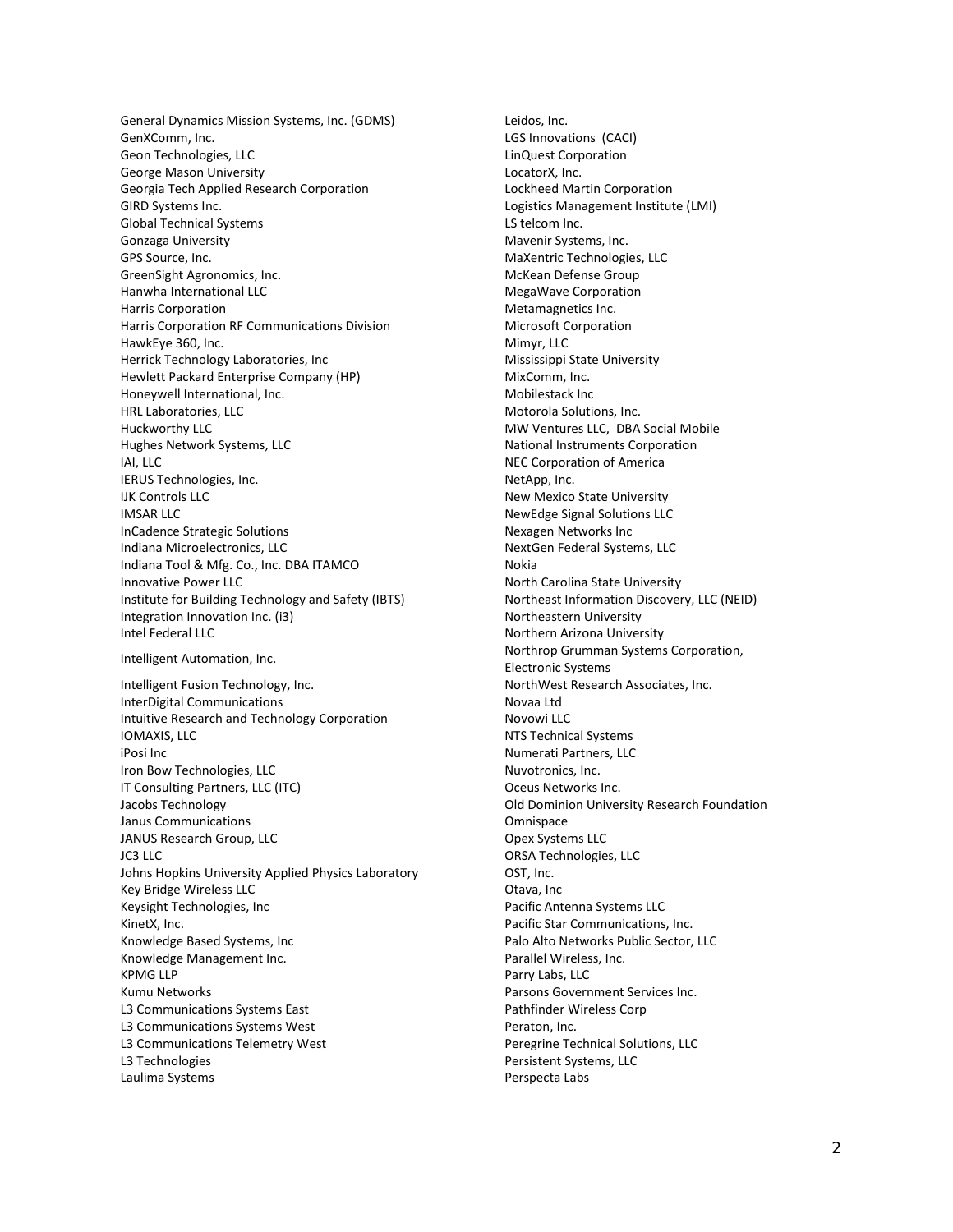Phase Sensitive Innovations, Inc. Spectrum Bullpen, LLC Photonic Systems Inc. Spirent Communications, Inc. Spirent Communications, Inc. Physical Optics Corporation Sprint Solutions, Inc. Pi Radio Inc. SRC Inc. Pinnacle Solutions, Inc. SRI International PlusN, LLC 8. The SSC Innovations of the SSC Innovations of the SSC Innovations of the SSC Innovations of the SSC Innovations of the SSC Innovations of the SSC Innovations of the SSC Innovations of the SSC Innovations of t Pn Automation, Inc. Starry, Inc. Polaris Alpha Advanced Systems, Inc. Stevens Institute of Technology and Stevens Institute of Technology Power Fingerprinting Inc. The strategic Data Systems, Inc. Purdue University **Stratom**, Inc. Q Networks, LLC **Summation Research, Inc.** Summation Research, Inc. Qorvo Texas, LLC **Syncopated Engineering Inc** QRC Technologies Synoptic Engineering, LLC QuayChain, Inc **Systems & Technology Research, LLC** Qubitekk, Inc T2S, LLC Radiance Technologies, Inc. Technology Service Corporation (TSC) Rajant Corporation **Technology Unlimited Group** Rakuten USA, Inc. Terry Consultants, Inc. RAM Laboratories, Inc. Texas A&M Engineering Experiment Station Raven Wireless, LLC Thales Defense & Security, Inc. Ravenswood Solutions The Aerospace Corporation Raytheon Company The Charles Stark Draper Laboratory, Inc. RDA Technical Services (Robert Doto Associates, LLC) The Kenjya-Trusant Group, LLC ReFirm Labs, Inc. The University of Texas at Dallas Resonant Sciences LLC Thinklogical, LLC Rivada Networks LLC **Tilson Technology Management Inc** Riverside Research Institute TLC Solutions, Inc. RKF Engineering Solutions, LLC T-Mobile USA Inc. Roberson and Associates LLC Toyon Research Corporation Rohde & Schwarz USA, Inc. The Controller of the Controller of the Trabus Technologies, Inc. RT Logic **No. 2008 CONSECTED SETS** TrellisWare Technologies, Inc. RunSafe Security, Inc. The Community of the Community of the Trex Enterprises Corporation Rutgers, The State University of New Jersey Tribalco, LLC S2 Corporation **TrustComm, Inc. Community TrustComm**, Inc. SA Photonics, Inc. Two Six Labs, LLC Sabre Systems, Inc. **Sabre Systems**, Inc. **Ultra Communications**, Inc. Samsung Research America, Inc. **Exercise 20 and Samsung Research America, Inc. Undergrid Networks, Inc.** Scientific Research Corporation United Technologies Research Center (UTRC) SecureG, Inc **SecureG**, Inc **No. 2018 CONVERTS University at Buffalo** Selex Galileo Inc **Selex Galileo** Inc

Shared Spectrum Company **Example 20** Shared Spectrum Company Shipcom Federal Solutions, LLC **No. 1898** University of Kansas Center for Research, Inc. Signal Hound, Inc. University of Mississippi Signal Point Systems, Inc. University of Notre Dame (Wireless Institute) Signal Processing Technologies, Inc. University of Oklahoma Silvus Technologies, Inc. **Network** Carolina Communisty of South Carolina Simba Chain, Inc. University of Texas at San Antonio Skylark Wireless, LLC and the University of Virginia SOLUTE, Inc. **No. 1998** SOLUTE, Inc. Southern Methodist University **Example 20 and Southern Methodist University** US Ignite, Inc. Southern Research **Vectrona**, LLC Southwest Research Institute Vectrus Mission Solutions Corporation Space Exploration Technologies Corp. (SpaceX) Veritech, LLC Spectral Labs Incorporated Verizon Wireless

Sentar, Inc. University of Arizona - Electrical and Computer Engineering Sentrana University of Colorado Boulder